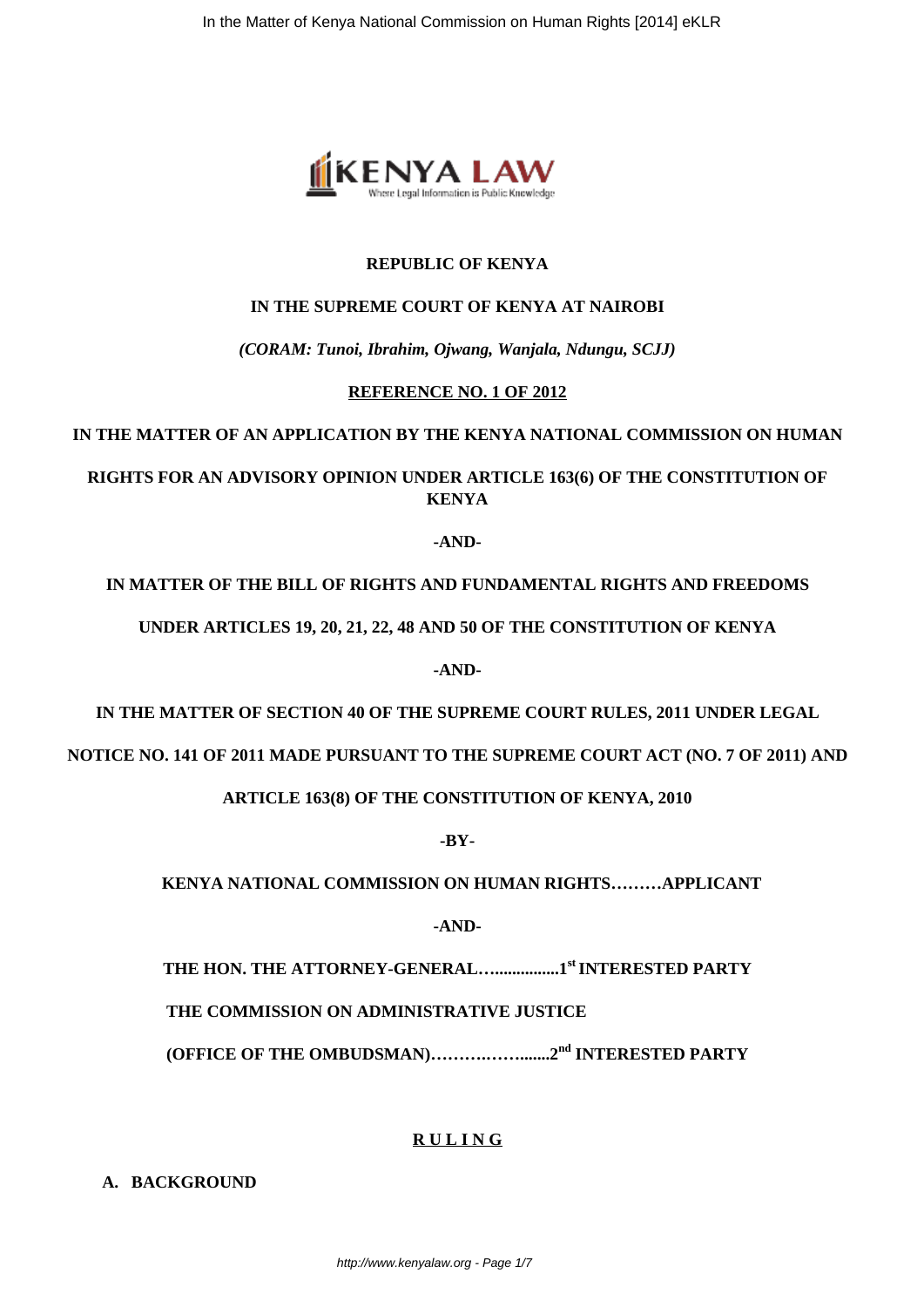**[1]** The applicant herein is the Kenya National Commission on Human Rights. The applicant, by way of **Reference No.1 of 2012,** seeks to invoke the Supreme Court's Advisory Opinion Jurisdiction pursuant to the provisions of **Article 163 (6)** of the Constitution. The said Article provides that:

### "**The Supreme Court may give an advisory opinion at the request of the national government, any State organ, or any county government with respect to any matter concerning county government."**

**[2]** The applicant seeks an advisory opinion from this Court to the effect that "Rule 40 (1) of the Supreme Court Rules 2011 published under Legal Notice No. 141 pursuant to the Supreme Court Act No. 7 of 2011 and Article 163 (8) of the Constitution of Kenya is restrictive and requires re-drafting and/or amendment to enable parties other than the national government, county governments and State organs to seek the advisory opinion of this Honorable Court under Article 163(6) of the Constitution of Kenya. Further, the advisory opinion is sought based on the apprehension by the applicant that, the said Rule 40 (1) as presently drafted may violate Articles 19, 20, 21, 22, 48 and 50 of the Constitution of Kenya and should, therefore, be repealed, re-written, re-drafted and/or amended to conform to the Constitution of Kenya."

Rule 40 (1) of the Supreme Court Rules, 2011 reads as follows:

### "**The national government, a State organ or county government may apply to the Court by way of reference for an advisory opinion under Article 163(6) of the Constitution"**

**[3]** Although the **Supreme Court Rules, 2011** have since been revoked vide **Rule 56 of L.N No. 123 of 2012,** the contents of **Rule 40(1)** of those Rules have been replicated word for word, as **Rule 41(1) of the Supreme Court Rules 2012.** Therefore, it is to this latter Rule that we shall make reference, in considering the merits of the application before us.

**[4]** In support of this reference, is an Affidavit sworn and filed by the applicant's Advocate, Senior Counsel Mr. Nzamba Kitonga. Counsel avers that this rule may be erroneously, wrongly and irregularly interpreted to mean that no person whether human or corporate, other than a national government, a State organ or a county government can seek an advisory opinion before this Court on any matter concerning county government, in terms of Article 163 (6) of the Constitution. Such a narrow and restricted interpretation, counsel further contends, would defeat the fundamental basis of the Constitution which gives citizens unlimited, unfettered and unrestricted access to justice and the Courts, in equal measure with all State organs.

**[5]** The applicant further expresses the view that a holistic reading of the Constitution and, in particular, Articles 1, 19, 20, 21, 22, 27, 48 and 50 thereof, supports the proposition that any person whether human or corporate, may seek an advisory opinion on county government under Article 163(6) of the Constitution, in addition to the national government, a State organ, or county government. Therefore, it is contended, limiting access to this Court in terms of Rule 41 (1) of the Supreme Court Rules, 2012 may amount to discrimination under the Constitution.

## **[6]** In view of the averments thus highlighted, the applicant requests this Court *"by way of an advisory opinion [to] advise the Honourable The Chief Justice, who is also the President of the Court, on his own behalf and on behalf of the Court, to re-write, redraft, repeal and/or amend Rule 40 (1) (now Rule 41(1)) of the Supreme Court Rules, 2012 in a manner that enables any person whether human or corporate to seek an advisory-opinion from this Court under Article 163(6) of the Constitution of Kenya."*

**[7]** A second affidavit in support of the contentions of the applicant is sworn by one Mohammed Hallo, who is also the secretary of the applicant. In his averments, Mr. Hallo reiterates the basic arguments advanced by the applicant's advocate, to the effect that Rule 41(1) of the Supreme Court Rules, 2012 is restrictive and should be amended or redrafted. However, this particular deponent makes a curious averment, to the effect that the applicant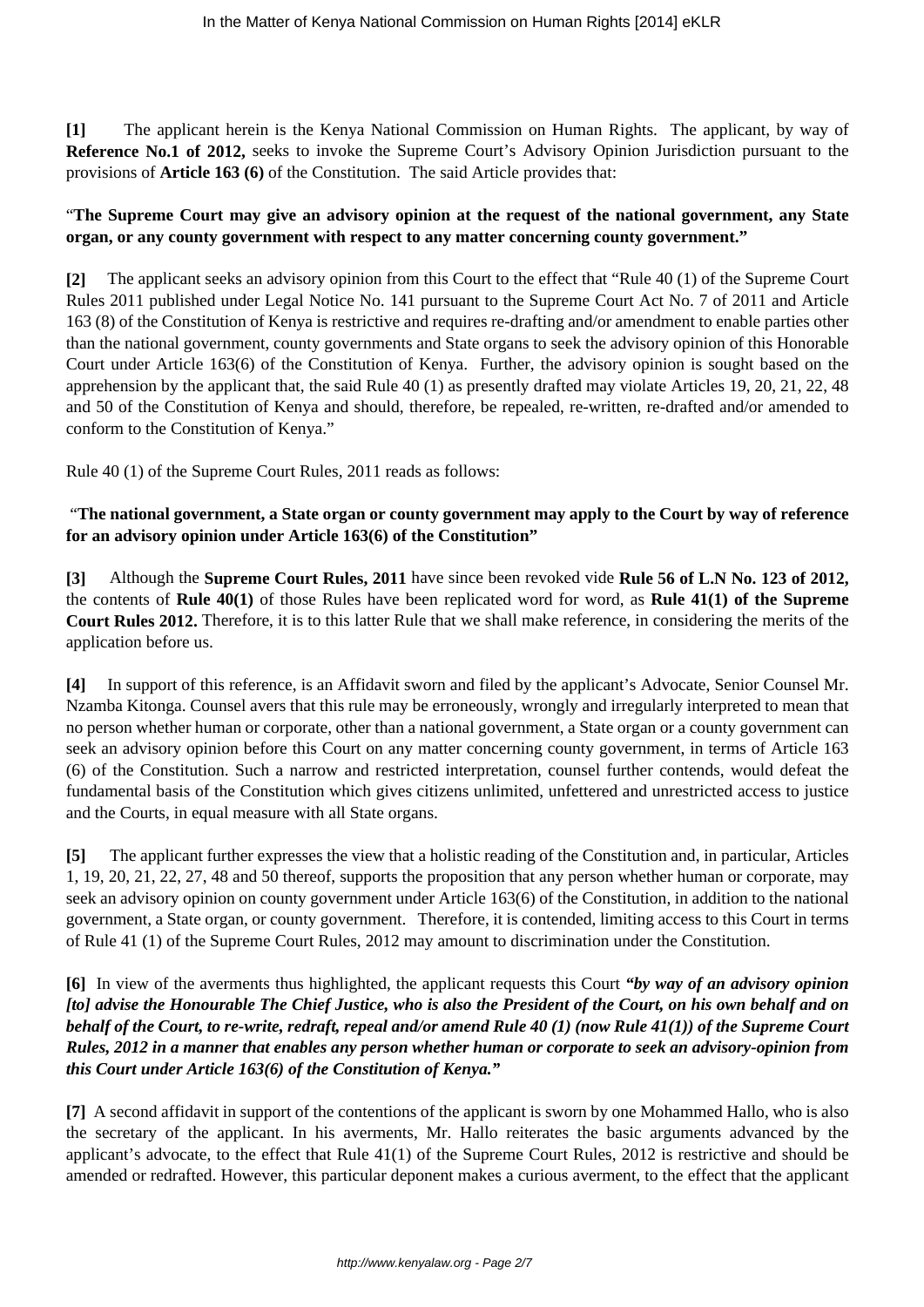had intended, in furtherance of its objectives, and for purposes of greater clarity of the Constitution of Kenya, to seek the advisory opinion of this Court on questions such as:

- a. *the status of the Provincial Administration in relation to county governments in the current constitutional dispensation;*
- b. *the status of the Constituency Development Fund in relation to county governments and the national government in the current constitutional dispensation; and*
- c. *several other matters in relation to devolution and the role of the national government.*

**[8]** We say *"curious"* because, it is unusual for an affidavit sworn in support of a cause, to contain the deponent's intentions of future litigious action. Moreover, the use of the words *"had intended"* means that such intentions (as disclosed in paragraph 5 of the affidavit) have, in fact, been abandoned. One is left to wonder whether, if at all, the jettisoning of such a scheme is in any way connected to the reference herein.

#### B. **SUBMISSIONS**

**[9]** Be that as it may, the application is opposed by both the first and second interested parties, to wit, the Attorney-General and the Commission on Administrative Justice respectively. The second interested party submits that *this Court lacks jurisdiction to entertain the matter before it,* as requests for an advisory opinion are limited to matters concerning county government; and that the application before the Court does not in any way concern itself with county government. Mr. Chahole for the second interested party submits that Article 163(6) *limits both the parties and the scope for seeking an advisory opinion.* He urges that while the applicant passes the first test (being a state organ), it fails the second test, since the subject matter of the application is not one concerning county government. The request, he submits, is one that seeks the interpretation of the Constitution, more particularly, Article 163(6) thereof, and not an advisory opinion. Therefore, counsel urges, the application should be dismissed for want of jurisdiction. Learned counsel Mr. Moimbo, on the other hand, is of the opinion that *the Court has jurisdiction to entertain the application but should, however, decline to exercise it.* This opinion appears to be informed by the written submissions earlier filed by Mr. Munyi, learned counsel for the first interested party, in which he argues that Article 163 (6) *does not limit the national government and State organs, in terms of the nature of the issues on which they may seek an advisory opinion from this Court.* It is Mr. Munyi's view that only county governments are limited to matters concerning county government.

**[10]** The first interested party urges that the reference be dismissed on grounds that it is not only an abuse of the process of Court, but is based on a misinterpretation of the Constitution. The impugned Rule, counsel for the first and second interested parties (Mr. Moimbo and Mr. Chahole, respectively) contend, is a replica of Article 163(6) of the Constitution (both in content and word sequencing). That being the case, the two counsel submit, to grant an advisory opinion in the terms prayed for by the applicant, would be tantamount to amending the Constitution through the back door by this Court. They urge that Rule 41(1) of the Supreme Court Rules can only be amended/re-written or redrafted after Article 163 (6), of which it is a replica, has been amended. Counsel further submits that the Rule in question was deliberately drafted so as to reflect the constitutional provision in content and basic intent. They urge that the Constitution can only be amended in the manner provided, and not through an advisory opinion. It is their submission that if Rule 41(1) had been drafted in any manner other than in its present form, it would have been repugnant to Article 163(6) of the Constitution.

**[11]** Regarding the claim that Rule 41 (1) of the Supreme Court Rules is restrictive and has the effect of excluding persons other than the national government, state organ or county government from seeking an advisory opinion from this Court, counsel for the first and second interested parties submit that indeed the restriction is what the Constitution intended, and that Article 163(6) is categorical as to who may seek an advisory opinion from the Supreme Court. The Rule, it is submitted, has remained faithful to the letter and spirit of the Constitution.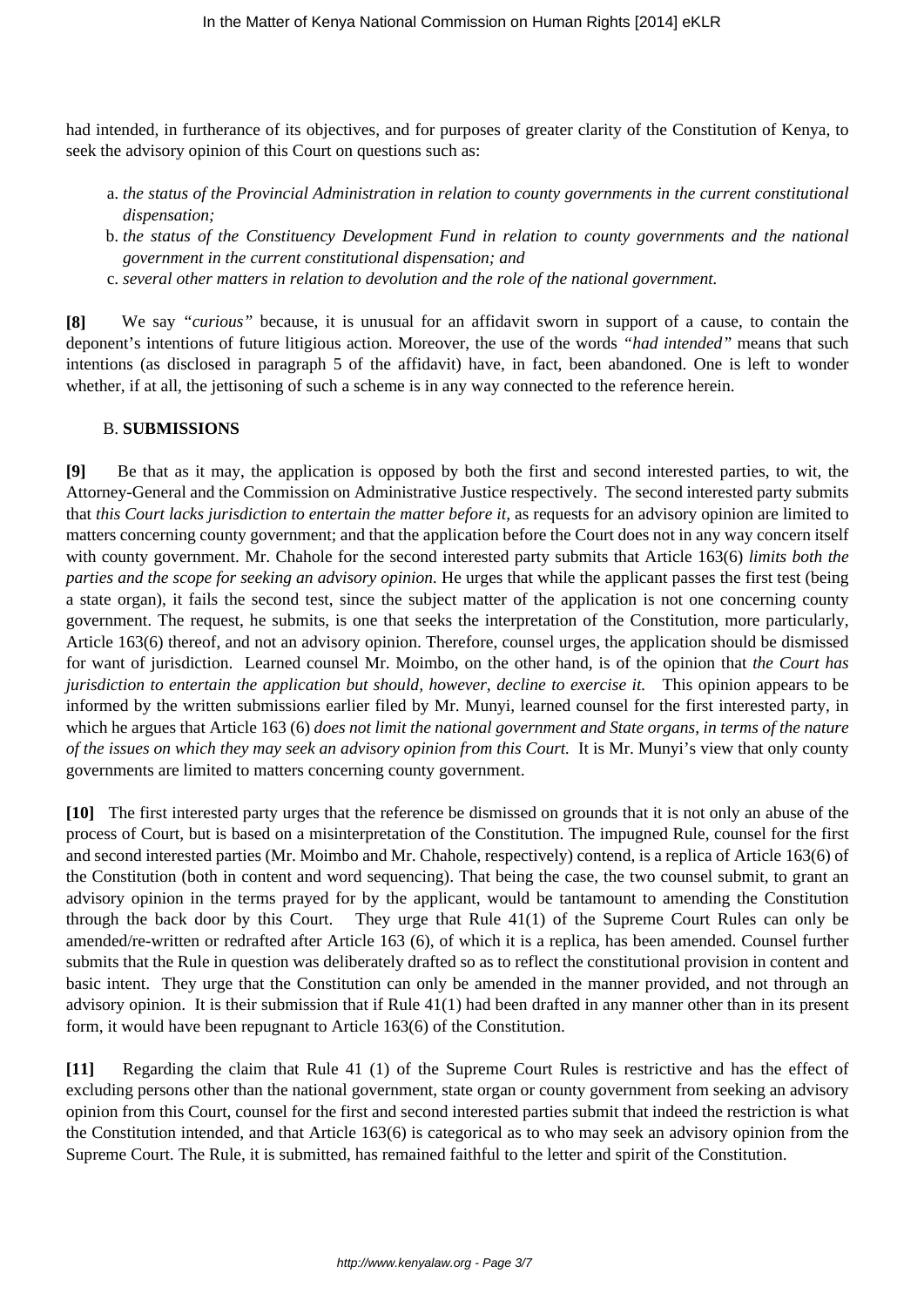**[12]** In response to the applicant's claim that Article 41(1) of the Supreme Court Rules offends the Bill of Rights, due to its discriminatory effect (restricting those who can seek advisory opinions from this Court), both counsel for the interested parties argue that the proper forum for adjudicating such a claim would be *the High Court*, in light of the provisions of Article 165 (3) of the Constitution. The reference, they contend, ought to have been filed as a constitutional reference before the Constitutional and Human Rights Division of the High Court, since it is basically seeking a declaration that the Rule offends the fundamental rights of the individual enshrined in the Constitution.

**[13]** The second interested party also considers the issue as to whether a constitutional provision can be deemed *"unconstitutional".* This is based on the premise that what the applicant is seeking, in effect, is a *declaration of Article 163(6) as being "unconstitutional"*, through the guise of an advisory opinion. The second interested party argues that the intention of the makers of the Constitution was to limit the persons who may seek an advisory opinion to the *three entities specified in Article 163(6).*

**[14]** The second interested party further submits that in seeking an advisory opinion, the three entities i.e., the national government, State organs and county governments, would be doing so on behalf of "the people": which defeats the argument that Rule 41(1) discriminates against "the people".

**[15]** The interested parties urge that the reference be dismissed on grounds that it is incompetent.

# **C. ANALYSIS**

### **i.** *On Jurisdiction*

**[16]** This Court has had occasion to pronounce itself on the parameters within which an advisory opinion may be sought, pursuant to the provisions of Article 163(6) of the Constitution: *In the Matter of the Interim Independent Electoral Commission: Constitutional ApplicationNumber 2 of 2011. A*t paragraph 83 (i) and (ii) in that decision, the Court was categorical that:

*"For a reference to qualify for the Supreme Court's Advisory Opinion discretion, it must fall within the four corners of Article 163 (6): it must be 'a matter concerning county government.' The question as to whether a matter is one concerning county government, will be determined by the Court on a case- by- case basis.* 

*"The only parties that can make a request for an Advisory Opinion are the national government, a State organ, or county government. Any other person or institution may only be enjoined in the proceedings with leave of the Court, either as an intervener (interested party) or as amicus Curiae."*

The two principles have been restated and reaffirmed in subsequent references to this Court for advisory opinions. Thus, there can be no doubt as to the import of Article 163 (6) of the Constitution, regarding *who* has the competence to request the Court for an advisory opinion. The Article itself is clear and unambiguous on this score. Secondly, the subject matter for an advisory-opinion must be one concerning *county government*. We therefore agree with Mr. Chahole in his reading of the meaning of Article 163(6), as far as the basis for seeking an advisory opinion is concerned. In equal measure, we disagree with Mr. Munyi's assertion that *"the national government and State organs have not been limited on the nature of issues they may wish to[seek] advisory opinions on…."*

### **ii.** *The Reference*

**[17]** The question to be answered is, whether the subject matter of the reference before us is one *concerning county government*. Can it be said that the applicant, a State organ, is seeking an advisory opinion from this Court on a matter concerning county government" The applicant seeks an advisory opinion in the following terms: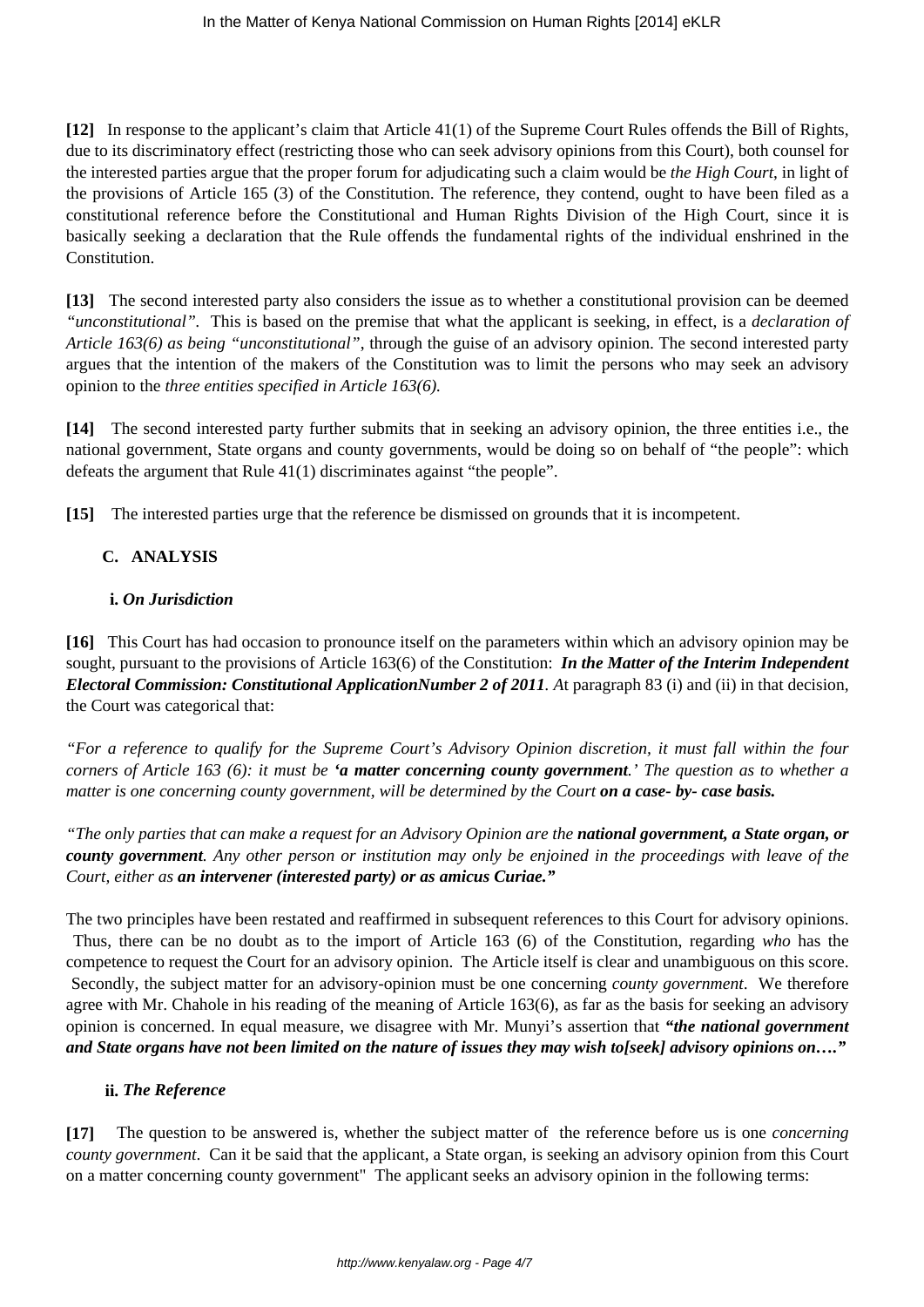"1. THAT Rule 40 (1) of the Supreme Court Rules 2011 (now 41 (1) of the Supreme Court Rules of 2012) pursuant to the Supreme Court Act No. 7 and Article 163 (8) of the Constitution of Kenya is restrictive and requires re-drafting and/or amendment to enable parties other than the national government, county governments and State organs to seek the advisory opinion of this Honourable Court under Article 163(6) of the Constitution of Kenya.

"2. THAT the said Rule as presently drafted may violate Articles 19, 20, 21, 22, 48 and 50 of the Constitution of Kenya and should therefore be repealed, re-written, re-drafted and/or be amended to conform to the Constitution of Kenya."

**[18]** Is the applicant really seeking an advisory opinion" In our view, the applicant is not seeking an advisory opinion within the meaning of Article 163(6) of the Constitution. *Where is the matter concerning county government in the two paragraphs as framed by the applicant"* On the face of the application it is clear to us that, what the applicant seeks is not an advisory opinion, but a declaration that Rule 41(1) of the Supreme Court Rules of 2012 is unconstitutional. This *"reference for an advisory opinion"* is actually a *constitutional reference* in disguise. The main objective of the applicant is to elicit a declaration from this Court regarding the constitutionality or otherwise of Rule 41 (1). This is the true nature of the application, notwithstanding the contention by counsel for the applicant, Mr. Kitonga in his written submissions, to the effect that *"this application….squarely relates to county governments."*

**[19]** We agree with counsel for the interested parties in their contention that this application ought to have been filed at the High Court. The High Court is seized with original jurisdiction to determine whether a piece of legislation or subsidiary legislation is unconstitutional. Mr. Kitonga submits that it would be ridiculous to file a petition in the High Court to challenge rules made by the Supreme Court which is superior to the High Court. We, however, see no hierarchical impropriety if a party were to challenge a Supreme Court Rule in the High Court. What would be at stake in such circumstances is not the reputation of the Supreme Court, but the constitutionality of the rule in question. Moreover, it should be clear that Rules and Regulations are only *subsidiary legislation;* and, more emphatically than in the case of an *enactment,* they are subject to annulment by the High Court in exercise of its unlimited jurisdiction.

**[20]** The Constitution remains supreme over all other laws in the land. Mr. Kitonga will be aware that even the provisions of the Supreme Court Act itself have been questioned not just in this Court, but at the High Court. In *Samuel KamauMacharia v. Kenya Commercial Bank Limited Civil Application No. 2 of 2011,* this Court declared Section 14 of the Supreme Court Act unconstitutional, for vesting in the Court a jurisdiction that exceeded the confines of the Constitution. Recently, in *The Commission on Administrative Justice v. The Attorney-General, Petition No. 284 of 2012,* the High Court declared section 16 (2) (b) of the Supreme Court Act, and Rules 17, 41, 42 and 43 of the Supreme Court Rules unconstitutional.

**[21]** Flowing from the foregoing, we must arrive at the conclusion that the reference before us, as framed by the applicant, is incompetent, and must be dismissed. This conclusion would have been sufficient to dispose of the matter at this stage. However, we take note of the fact that the issue of jurisdiction was not raised by the interested parties by way of preliminary objection. The matter was raised in the course of the substantive application. We therefore think it is proper to consider the entire application on its merits. This brings us to the question as to whether, as urged by the applicant, Rule 41 (1) of the Supreme Court Rules is *discriminatory* and ought to be amended.

**[22]** Rule 41 (1) of the Supreme Court Rules of 2012 provides that *"the National Government, a State organ or County Government may apply to the Court by way of reference for an advisory opinion under Article 163(6) of the Constitution."* The Rule is on all fours with the Article 163(6) of the Constitution. It actually replicates the provisions of that Article. Yet, Mr. Kitonga for the applicant strongly submits that the Rule as framed has the effect of excluding parties other than the ones specified, from making applications to this Court for advisory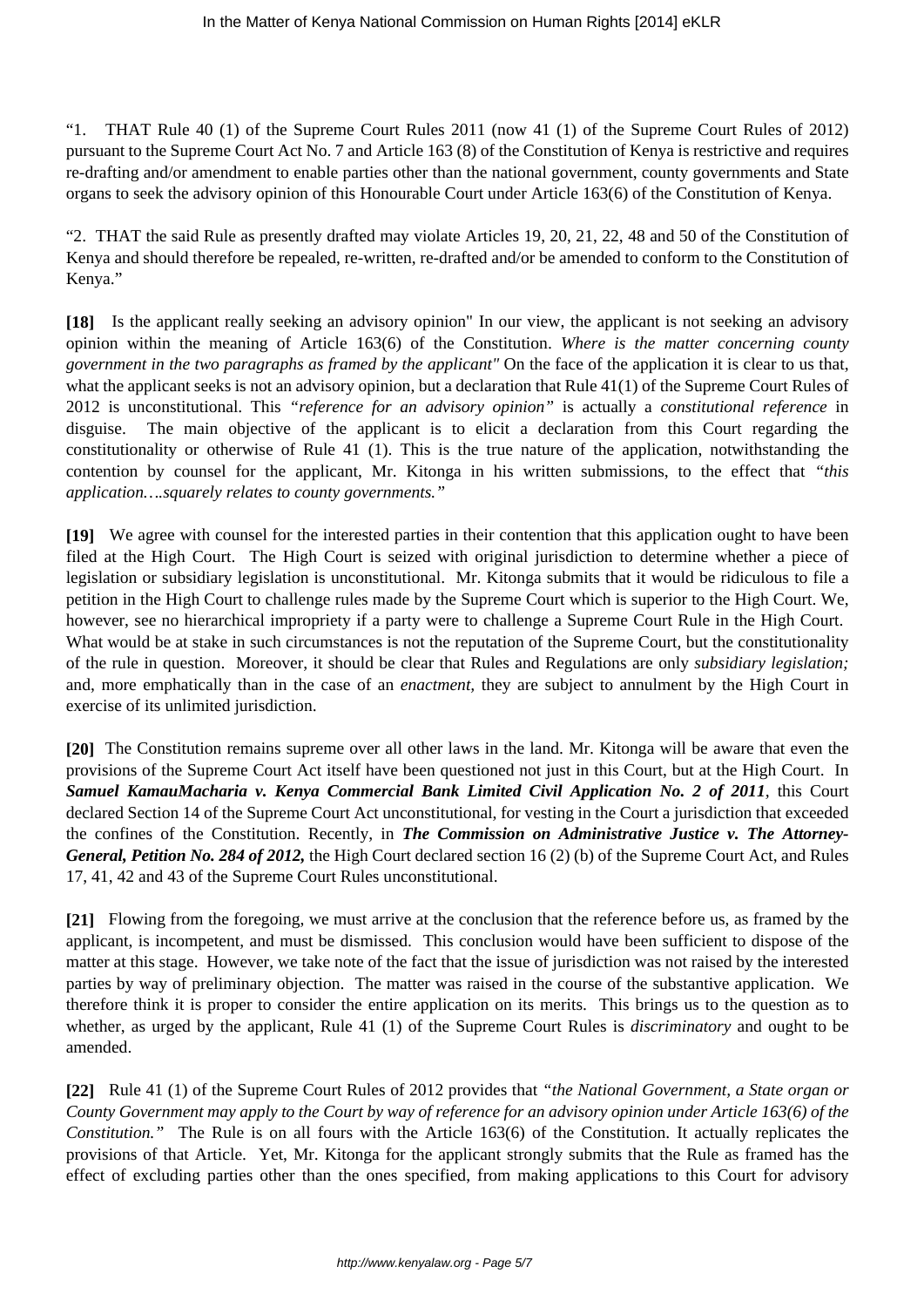opinions. He contends that individuals, Non-Governmental Organizations and professional bodies are excluded by the restrictive words of the Rule. Mr. Kitonga submits that Article 163 (6) of the Constitution has to be read broadly and holistically, taking into account the provisions of Articles 19, 21, 22, 27, 28 and 50 of the Constitution. It is his submission that the said Articles have opened the frontiers *"for all citizens to access justice by approaching the courts of law to vindicate their rights."* And so, he urges, Article 163(6) should not be interpreted in a manner that locks out other persons whether human or corporate, from making applications for advisory opinions.

**[23]** We are unable to appreciate the cogency of such an argument. *"Rights",* as they are attributed to persons under the Constitution, bear the dictionary meaning *(Black's Law Dictionary,* 8th ed. (2004), at p. 1347):

#### *"Something that is due to a person by just claim, legal guarantee or moral principle".*

Do persons in general, have a *right to an advisory opinion* of the Supreme Court" We do not think so: for the rights declared in the Constitution are, by Article 22, enforceable by way of regular *"court proceedings".* Such proceedings, in our perception, do not necessarily include the Supreme Court's *advisory opinions.* Such opinions, in our view, are of an exceptional nature and, by design, are meant to serve as a device in aid of the main tasks of the institutional conduct of governance. And thus, those entitled to resort to such opinion are: the national government; any State organ; or any county government (Article 163(6)).

**[24]** In the *Interim Electoral Commission* case, this Court duly considered the nature and purpose of the advisoryopinion mandate in common law and other jurisdictions. It was noted that where it exists, the advisory- opinion jurisdiction is closely defined both in terms of procedure, and juridical effect. In Kenya, the advisory-opinion jurisdiction is a creature of the Constitution of 2010. This Court found it necessary to set guidelines for the exercise of its advisory-opinion jurisdiction. One of the guidelines set by the Court reads as follows:

## *"The only parties that can make a request for an advisory-opinion are the national government, a state organ, or county government. Any other person or institution may only be enjoined in the proceedings with leave of the Court, either as an intervener (interested party) or amicus curiae."*

**[25]** It is clear that this Court has already pronounced itself on the meaning of Article 163(6), as to who may move the Court for an advisory opinion. Rule 41 (1) accurately reflects Article 163(6) of the Constitution. It also reflects the Court's interpretation of the same. It cannot be said to be either restrictive or discriminatory, in any manner. Indeed, contrary to the applicant's apprehension, the Court's guideline makes it possible for parties *other than* the national government, State organ or county government, to participate in advisory-opinion proceedings, as interveners or *amici curiae.* So far, many persons have participated in such proceedings as have been initiated before this Court. We do not see how Rule 41 (1) of the Supreme Court Rules in any way hinders one's enjoyment of the Bill of Rights, as stipulated in Chapter 4 of the Constitution. All the rights therein are enforceable in the High Court, with avenues for appeal open all the way to the Supreme Court. The advisory-opinion jurisdiction, on the other hand, is not only discretionary, but exercisable in the manner provided for in Article 163(6).

**[26]** In his written and oral submissions, Mr. Kitonga has persistently urged us to holistically, broadly and robustly interpret the Constitution, so as to find that Article 163(6) means *all persons*, and not just the entities mentioned therein, can apply for advisory opinions. Counsel is, in effect, asking us to find that Article 163(6) of the Constitution does not mean what it says, through *"a holistic interpretation".* But what is meant by a *'holistic interpretation of the Constitution'"* It must mean interpreting the Constitution *in context*. It is the contextual analysis of a constitutional provision, reading it alongside and against other provisions, so as to maintain a rational explication of what the Constitution must be taken to mean in light of its history, of the issues in dispute, and of the prevailing circumstances. Such scheme of interpretation does not mean an unbridled extrapolation of discrete constitutional provisions into each other, so as to arrive at a desired result.